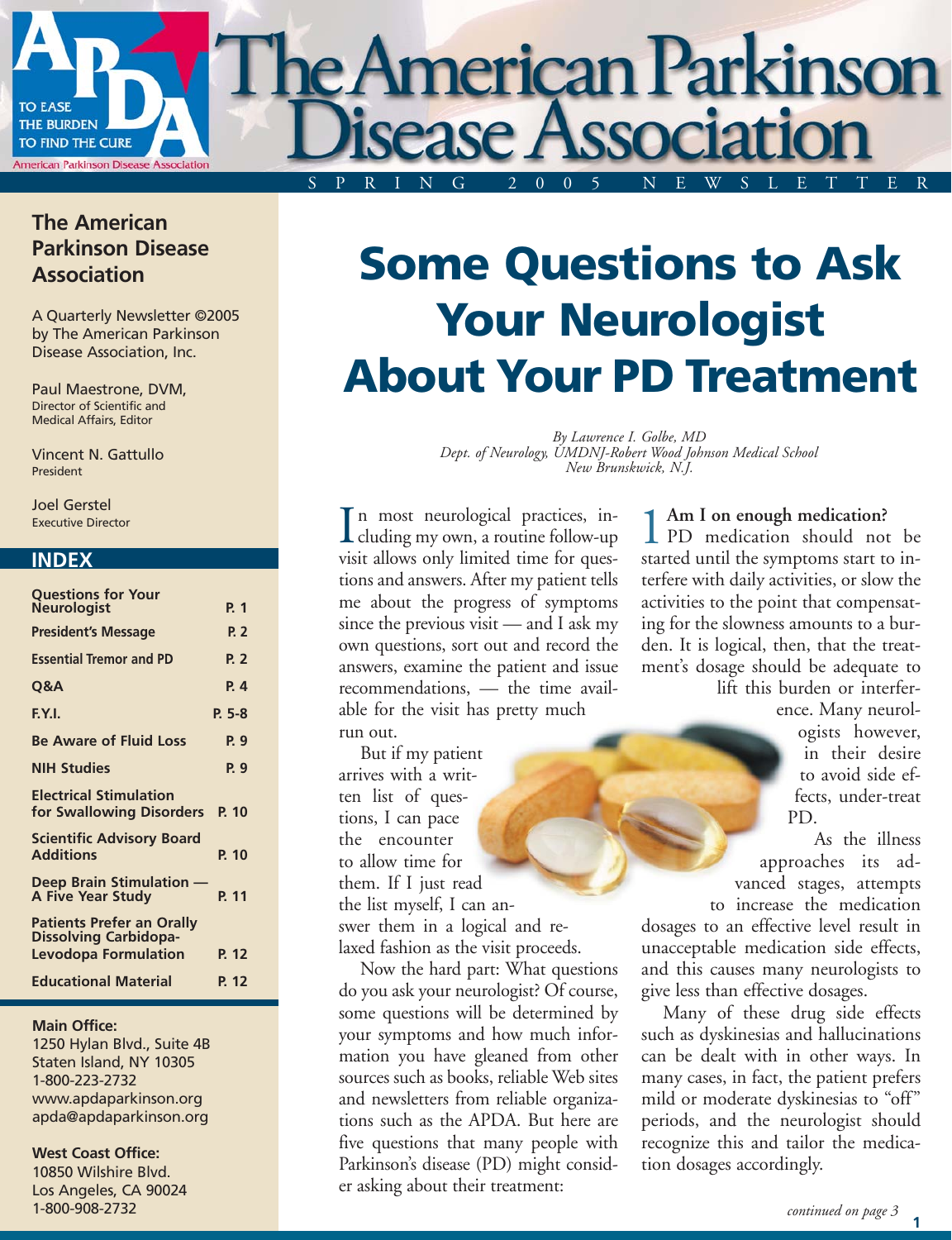## **AND PD OFTEN CONFUSED**

*By Melissa Houser, MD Scripps Clinic, La Jolla, Calif.*

Tremors occur in a variety of illnesses, but two common neurological conditions associated with tremor are Parkinson's disease and essential tremor. Although these two disorders differ in many ways, doctors and patients sometimes confuse them.

Essential tremor may begin quite early, even in childhood, but most people notice it becoming a nuisance in their 50s, and it may worsen with age. The tremor often involves the hands, head and voice.

The hands may shake when performing any simple action. Generally, if the hands are not moving, the tremor is absent (but there are exceptions to this rule).

The cause of essential tremor is unknown, although there is a strong hereditary component — so much so that many doctors use the term "familial tremor." This tremor disorder is generally considered benign because it is not associated with a progressive neurological illness leading to significant disability.

Many people with severe forms of the tremor find eating or drinking without spillage impossible. They may experience depression, embarrassment and subsequent social isolation. For a person who requires very steady hands to perform a job, or for those in the public eye, the tremor can, indeed, lead to disability.

The good news is that this tremor can be treated. Although there is no "cure" for essential tremor, several medications may help alleviate it. Most physicians usually prescribe one or two drugs to help; a blood pressure drug called propanolol (Inderal®) and/or an antiseizure drug called primidone (Mysoline®).

Some patients take the medication daily, but some may reserve taking the drugs for a certain need, such **<sup>2</sup>** *continued on page 9*

## **PRESIDENT'S MESSAGE ESSENTIAL TREMOR**



Dear Reader,

I think it is most appropriate that Parkinson's Awareness Month comes in the spring, because spring is the season of hope.

APDA's original objectives, to heighten the country's awareness of the disease and to raise funds for research, have grown well beyond its founders' greatest aspirations, and today we are proud of our role as the international leader in PD education and awareness.

Through nationwide walk-a-thons and a myriad other special events at which literature is disseminated, educational lectures and symposia, and a library of free publications on all aspects of the disease in English, French, Spanish, Portuguese, Chinese and Italian, APDA is the principal national and international source of information about the disease. Indeed, approximately one quarter of our expenses (50 percent, if you add our Information & Referral Centers) are for educational programs.

In 1994, APDA formalized a working relationship with the Associazione Italiana Parkinsoniani (AIP), a small organization of 3,000 Italians with PD, caregivers, friends and medical professionals. Today AIP has 23 offices across Italy, more than 25,000 members, sponsors annual national conventions for patients and their families, and has recently established a Young Onset Parkinson's Group.

Upon their collaboration, the two organizations established an Electronic International Parkinson's Disease Resource Guide with 13 initial participants, which has grown to become the 25-member World Parkinson Disease Association.

In recent years, as the public learned that some very visible persons in highly respected and responsible positions were persons with Parkinson's, there evolved a greater understanding of the condition and respect for those with it. Add to that insight, new drug therapies, successful surgical interventions, and the growing areas of research, we have reasons to look toward a brighter future.

In this issue you will read about some of the efforts made by volunteers across the country to raise awareness as well as funds for PD research. APDA's individual Chapters and I&R Centers used their collective talents and energies to package fund-raising and educational activities in fun-filled events.

In addition, their leaderships requested formal proclamations from state and local officials to promote awareness. To name a few: George McHugh, president of the Granite State Chapter arranged for New Hampshire Gov. John Lynch to issue and present a "World Parkinson Awareness Day" proclamation last month, and Dianne Johnson, RN, San Antonio, Texas, coordinator, led a bus filled with patients and caregivers to City Hall to receive a proclamation in March. Florida's Suncoast Chapter, led by Ginna Bernard, arranged for endorsements by Gov. Jeb Bush.

New Mexico's chapter president Bob Dunagan and his wife, Charlene, who was diagnosed in 1979, sent 123 solicitations to more than 20 major tribes or pueblos in New Mexico, as well as to New Mexico Gov. Bill Richardson. Among the nations contacted, each with its own governor, were the Navajo, Mescalero Apache and Jicarrilla Apache.

In FYI, you will read a poem written by 9-year-old Bernadette Bianchi from Colorado for her grandmother. It falls into the "out of the mouths of babes" department.

We all wish you a happy spring filled with the hope and promise of more than perfect weather and gardens.

Sincerely,

Vincent N. Gattullo *President*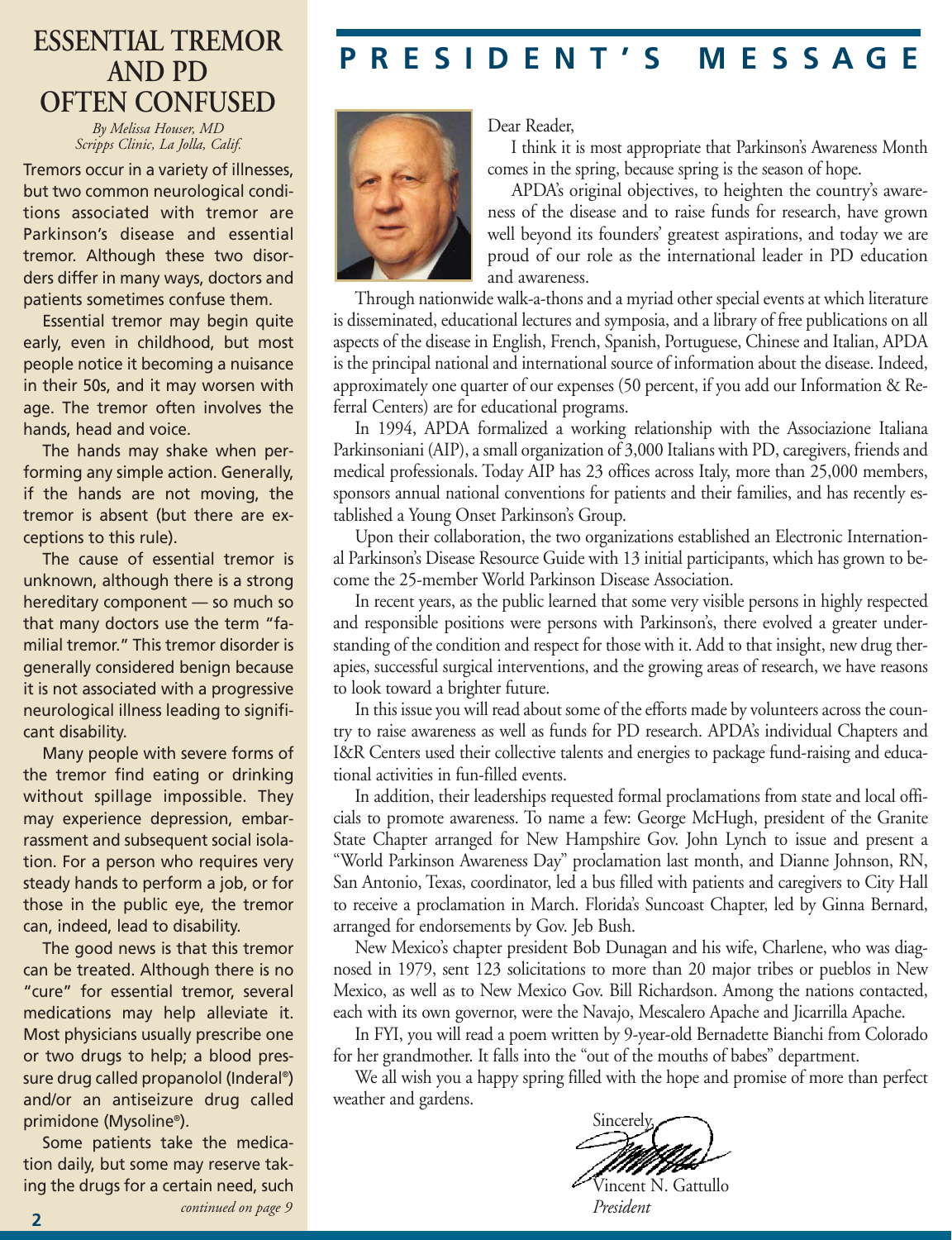#### **Some Questions to Ask Your Neurologist about Your PD Treatment** *continued from page 1*

#### **Would a dopamine agonist be better** than carbidopa/levodopa **(Sinemet**®**) for me?**

In general, patients who are younger than 65 or 70, have no thinking difficulties and are in the early stages of PD do better on "dopamine receptor agonist" drugs such as pergolide (Permax®), pramipexole (Mirapex®) or ropinirole (Requip®) than on carbidopa/levodopa (Sinemet® or Parcopa®). This is because the agonists are less likely to produce involuntary writhing or bobbing movements called dyskinesias. It is true that the agonists are more likely to cause hallucinations and are less effective against the movement symptoms of PD, but these drawbacks are less prevalent in younger patients.

#### 3 Am I on unnecessary treatment<br>
3 for dose-related fluctuations? **for dose-related fluctuations?**

About half of all patients with PD of five years' duration develop doserelated fluctuations on Sinemet treatment. This is where the effectiveness of a dose, which is usually twice a day at the onset, starts to wear off before the next dose. There are several ways to deal with this, including:

- Creating a third dose at midday.
- Adding a "COMT inhibitor" such as entacapone (Comtan®) or tolcapone (Tasmar®).
- Adding an "MAO-B inhibitor" such as selegiline (Eldepryl®) or the soon-to-be-released rasagiline.
- Adding amantadine (Symmetrel®).
- Adding a dopamine agonist.
- Using a combination of these.

Note that a PD drug that recently entered the market, Stalevo®, is merely a combination of carbidopa/levodopa (Sinemet) and entacapone (Comtan). It therefore, should be used only in patients who have experienced an unacceptable "wearing-off" effect.

Nevertheless, it is being prescribed (unnecessarily, in my opinion) by many physicians for anyone with PD whose response to levodopa/carbidopa is inadequate, or even as an

initial treatment years before "wearing-off" is likely to occur.

Some of the experts believe that selegiline (Eldepryl®) can slow the longterm loss of dopamine-producing brain cells in addition to whatever effect it has on the immediate symptoms. If your neurologist is in agreement with this minority (but legitimate) view, then there is reason to have that drug as part of any PD regimen.

#### **Is some of my difficulty from**  <sup>1</sup> Is some of my difficulty from<br>
unrecognized dose-related<br>
ducturians **fluctuations?**

This is the opposite of the previous question. Many neurologists fail to ask if the PD symptoms fluctuate over the course of the day in a pattern corresponding to the medication dose times. The patient may just assume that any hour-by-hour fluctuations in medication effect are "normal" and irremediable. If you are having difficulty with some of your activities, ask yourself whether that problem tends to develop toward the end of the interval between PD drug doses and improves about a half-hour after the next dose. If that is the case, one of the anti-fluctuation measures listed above may be for you.

#### **Is there any way to prevent the h** Is there any way to prevent the<br>
nausea or loss of appetite that my **PD medications cause?**

About 10 percent of people with PD experience nausea or loss of appetite as a side effect of dopaminergic medications (i.e., carbidopa/levodopa and the agonists). While this side effect usually disappears in a few weeks or months, it can be so severe as to prevent use of the drug. Many neurologists are unaware that there are things that can be done for this. First, if the nausea is caused by carbidopa/ levodopa, adding additional carbidopa (which is represented by the "25" in "25/100"pill) can prevent nausea. Levodopa alone causes nausea in nearly everyone, and the carbidopa comes in the tablet to prevent this.

But some people need more carbidopa (I always use the 25/100 combination rather than the 10/100 to reduce the chance of encountering this situation.) Plain carbidopa is marketed as 25 mg tablets called Lodosyn®, so by adding three or four doses per day to accompany the carbidopa/levodopa in such patients usually succeeds in preventing the nausea. The supplemental carbidopa can usually be discontinued in a month or two.

Another option is to prevent the nausea with domperidone (Motilium®), which is given a half hour before each dose of the offending PD medication. It is not available in the US, but can be ordered by mail from Canada. It blocks the action of dopaminergic drugs in the brain's vomiting center but not in its movement center. Anti-nausea drugs available in the U.S. such as prochlorperazine (Compazine®) and metoclopramide (Reglan®) block both areas, which means that they can make the movement abnormalities of PD much worse. The drug trimethobenzamide (Tigan®) is slightly less effective against nausea

but also less likely to aggravate PD symptoms. ■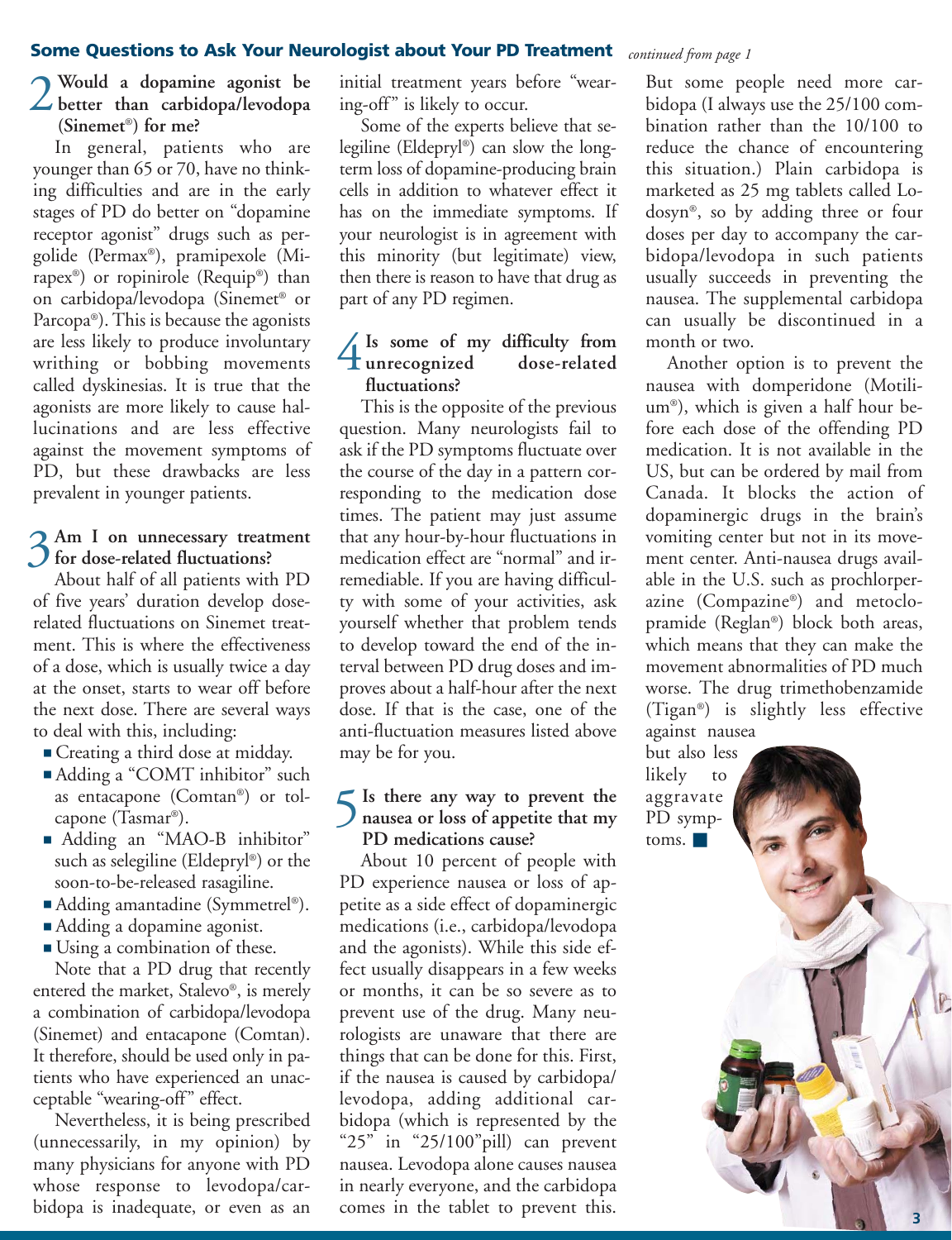# uestions Answers **Enrico Fazzini, DO, PhD**

*Assoc. Prof. Neurology New York University, New York, NY, University of Nevada, Las Vegas, NV, N.Y. Institute of Technology, Old Westbury, NY.*

I have had Parkinson's disease for 12 years. I am doing well but with I have had Parkinson's disease for<br>
12 years. I am do-<br>
ing well but with<br>
occasional episodes when the room

seems to get hot and I become sweaty. At other times when I am standing, I find myself swaying. I am taking Requip 2 mg at 8 am, 1 pm and bedtime and Sinemet 25/100 every three hours while I am awake. Any suggestions?

> You are having fluctuations in

response to your medications with "off" periods characterized by sweating and "on" dyskinesia characterized by swaying. You should increase your Requip so that you take it with every dose of Sinemet, reduce your Sinemet to half and add 1/2 of a Controlled Release Sinemet 50/200 and 1/2 to 1 whole Comtan every dose. This should help. e to your medical

> I am very slow in the morning until five hours after I begin my medica-

tion. I am taking Comtan 200 mg and Controlled Release Sinemet 50/200 at 8 am and 2 pm. What should I do? Q:

should add some immediate release Sinemet. There is a new preparation called Parcopa which is an orally dissolving L-Dopa preparation with quick onset of action in 5- 10 minutes in most patients. Sinemet. There

My neurologist has tried me on Requip and Mirapex. Both of My neurologist<br>has tried me on<br>Requip and Mi-<br>rapex. Both of<br>these medications made me very

You

sleepy all day long and did not help me. I am afraid to start Sinemet because I heard it will only work for a few years. What should I do?

Immediate r elease S inemet only works smoothly for three to five years. The controlled release preparations of L-Dopa and Comtan work smoothly for many more years and can be taken with small amounts of immediate release Sinemet. There has never been demonstrated a deleterious effect on disease progression by taking L-Dopa. That being said, I am a firm believer in the use of dopamine agonists because I feel that these medications are able to keep the areas of the brain that need dopamine healthier for longer periods of time. Furthermore, dopamine agonists should prevent the stress on the neurons which A:<br>Aly for three to five<br>Iled release prepara

are trying to make more dopamine. Permax (pergolide) is still a very effective dopamine agonist with little sedation. Although it is true that rarely at high doses patients could develop ergotism, the vast majority of patients in my practice do very well on this dopamine agonist. I would give it a try.



My husband has been doing well with PD for several years but

night sometimes almost hitting me. He does not remember anything when he wakes up. He tells me he had no nightmares. The doctor said not to worry about it. What do you think?



D uring dreaming, people without

PD are inhibited from movement by their brain. In patients with PD, this inhibition is lessened so that if a patient dreams of running, he may actually move his legs. If he dreams of using his arms, he may actually move his arms. You could try lowering the last medication dose of the day, but in itself, the thrashing is not a problem except to the partner in bed. ■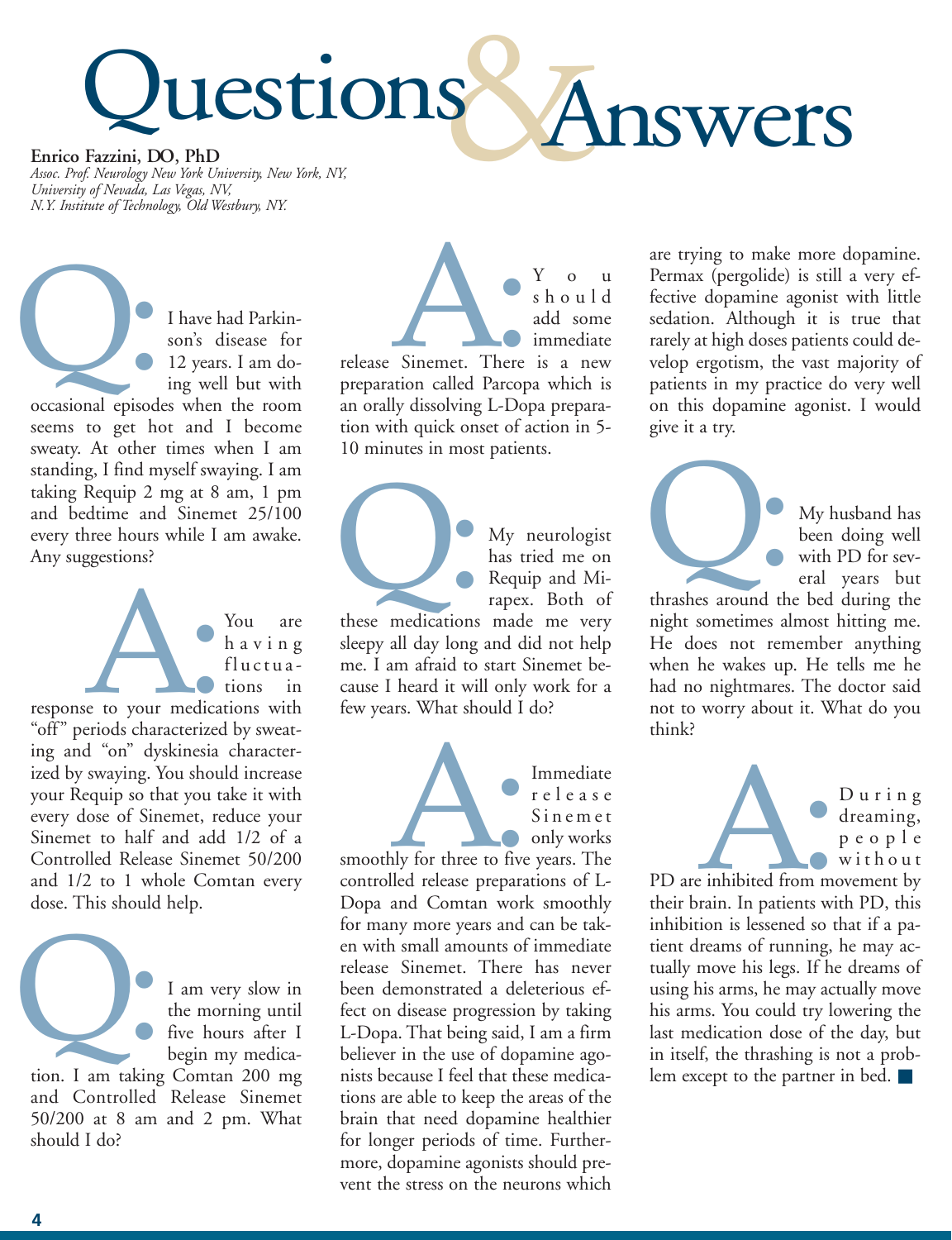

**FYI EDITOR:** K.G. Whitford **SPRING 2005 VOLUME XII NO. II**

### **Joel S. Perlmutter, MD APDA Scientific Advisory Board Member**

Prophets traditionally are not recognized in their own lands, but it would be difficult for Missouri to ignore the accomplishments of its native son, Joel Perlmutter. Born and raised in St. Louis, he left only to earn his undergraduate degree from Princeton University in New Jersey, complete a psychiatry externship at the Menninger Foundation in Kansas, and serve as a visiting research registrar at the Institute of Psychiatry and King's College Hospital in London.

All his other work that has established him as a physician and researcher of national prominence including being named among America's Top Doctors every year since 2001, and a page full of other awards — has been done at Washington University School of Medicine in St. Louis.

Dr. Perlmutter's dedication to PD research is personally as well as professionally driven. It was he who diagnosed his father and his late uncle, leading to his research commitment to find a cure or slow the progression of the disease.

A diplomate of the American Board of Neurology and Psychiatry and the National Board of Medical Examiners, and member of the Missouri Board of the Healing Arts, Dr. Perlmutter is also the Elliot H. Stein Family Professor of Neurology, professor of radiology and physical therapy and associate professor of anatomy and neurobiology at Washington University Medical School. He also heads the Depart-ment of Neurology's Movement Disorders Section.



*Dr. Perlmutter finishing a recent Boston Marathon*

Dr. Perlmutter served on the National Institutes of Health's panel to devise a five-to-10-year plan for PD

research at its National Institute of Neurological Disorders and Stroke.

In addition to his place on the APDA Scientific Advisory Board, he serves on the Parkinson Study Group.

With 127 peer-reviewed publications, repeated invited presentations across the country, and as an ad hoc reviewer for 17 professional journals, he is a recognized and respected authority in his field.

An avid runner, occasional marathoner, and rock star (minerals, not music — in fact, he confesses that singing is a lesser talent), Dr. Perlmutter also serves his community by volunteering his time and talents at several eldercare residential facilities.

Of all his accomplishments, however, he is proudest of his family, including his wife, Monica, who is an occupational therapist also on the Washington U. faculty, two daughters, Lauren, 15, and Anna, 12, and a 10-year old son, Nathan. ■



Enter the magical world created by Frank Ballard, puppeteer and Parkinsonian, page 8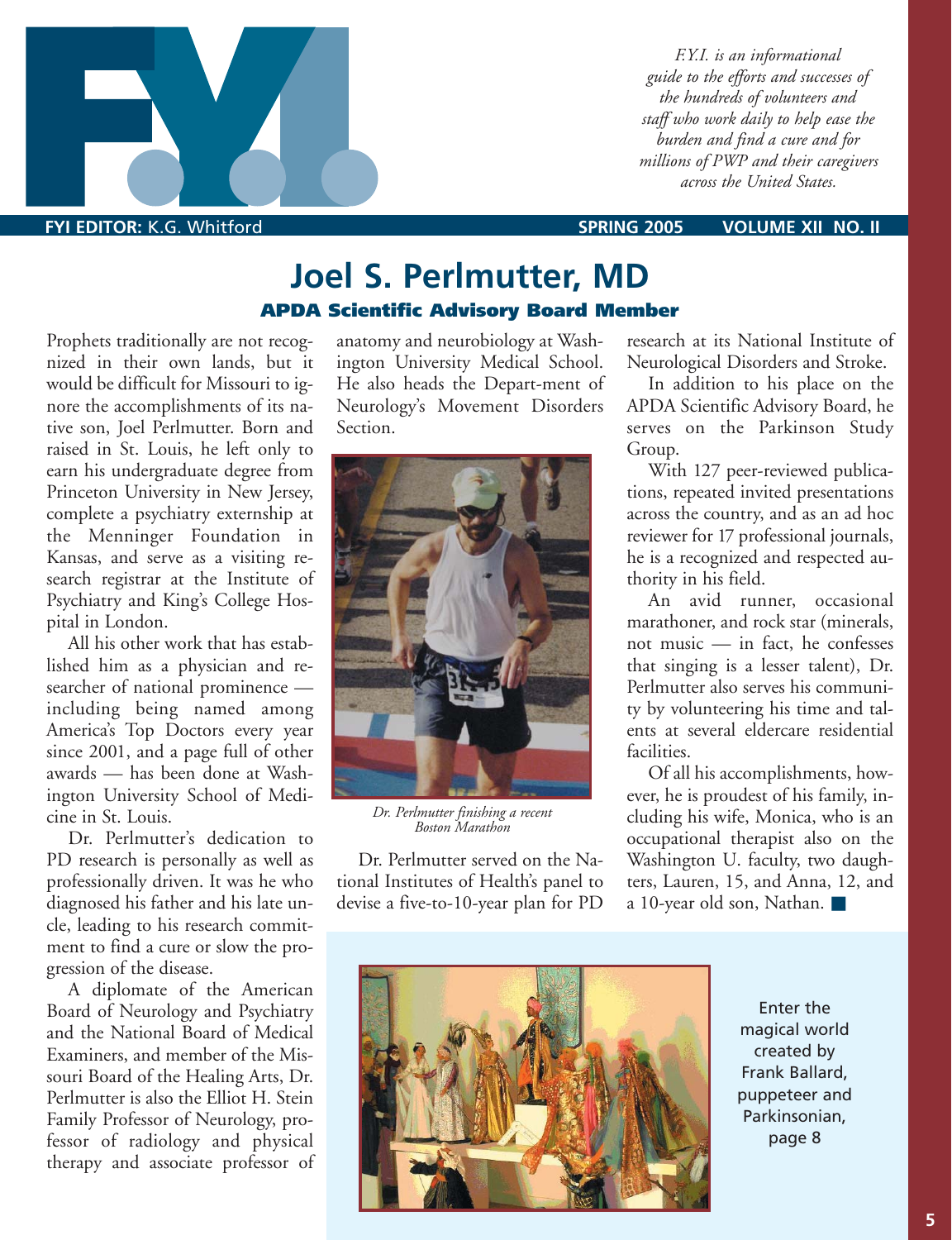## **Destination Discovery Walks Take Place Across the Country**

T.S. Eliot may have said that April is the cruelest month, but for Parkinson's disease research, it is one of the kindest. April is Parkinson's Disease Awareness Month, and many APDA Chapters and support groups schedule their annual walka-thons with proceeds dedicated to PD research. Last year that translated into more than half a million dollars.

Texas and Florida led off this year's walks on April 2, with a 5K walk honoring Dr. John Brady in Waxahachie, Texas, and family-fun events by the South Florida Chapter at Delray Beach, and Lake County support group in Leesburg, Fla.

Food was a big draw the following weekend. San Antonio, Texas, began its walk in Eisenhower Park with a free taco breakfast and had a pizza lunch, and the Nashville, Tenn. walk included a barbecue.

The "biggie," of course, was on April 16, when the 11th Parkinson's Unity Walk stepped off in New York City's Central Park. The walk brings together all the organizations working toward a PD cure and attracts more than 8,000 people from around the country. Proceeds are divided among the groups and their research program.

Atlanta, Ga. held its walk on April 16, followed the next day by a mall walk in Reno, Nev.

During April's last weekend, the Iowa Chapter held a walk in Cedar Rapids, the Minnesota Chapter and I&R Center walked around Lake Como in St. Paul, the Brazos Valley Association Chapter had its annual 5K Fun Run in memory of Coach Tom Chandler in Bryan, Tex, and the Arizona Chapter had its walk, as did the Ashville Chapter and support group in North Carolina.

The Long Island (NY) Chapter chose Belmont Lake State Park for its May 7th walk, and San Diego walked in Mission Bay Park on May 14. The Las Vegas Chapter and I&R Center "New York to Paris" walk on May 21 isn't as long as it sounds; it's between the New York Hotel & Casino and the Paris Hotel & Casino. The Pittsburgh Chapter rounds out May with its walk at the Four Seasons Ski Lodge.

The following walks are scheduled through the summer: Nebraska Chapter and Northern Utah support group, June 4; Massachusetts Chapter, June 12; Midwest Chapter, Sept. 10; and Connecticut Chapter, Sept. 18.

Consult the APDA Web site, www.apdaparkinson.org, for contact information on the current events page. ■



*Former U.S. Attorney General Janet Reno, third from left, shared her experiences in a national leadership role as well as her life with PD at the Midwest Chapter's Symposium 2005, in Chicago. With her at a reception before her speech are Joel Gerstel, APDA executive president; Marixine Dust, North Central regional representative; Susan Reese, I & R coordinator; Mary Anne Ostrenga, Chapter president; and Dr. Michael Rezak, the Center's medical director.*



*The APDA Tampa Bay, Fla. team brought the sunshine to the 11th Annual Parkinson's Unity Walk in Central Park. The group came in 10th of 270 teams in donations raised in its first attempt. More than 8,000 people joined to walk and raise funds for PD research. More than \$1 million has been raised to date.*



*The Greater Los Angeles Chapter celebrated the results of its efforts for World Parkinson Disease Awareness Month. Persons with Parknson's, physicians and public officials showed off national, state and local proclamations before breaking for cake and desserts at the Chapter meeting.*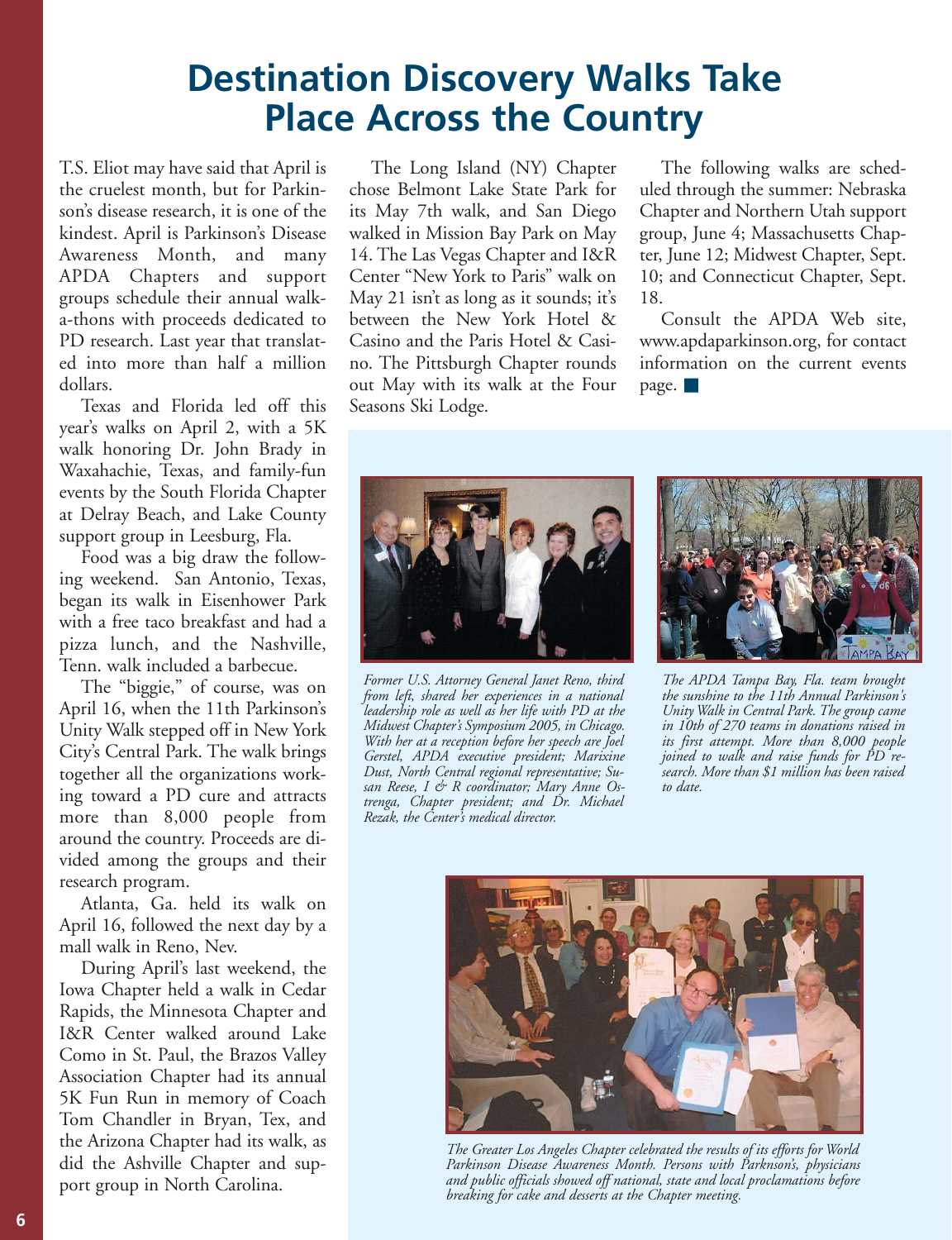### **Master Puppeteer Heads His Own Museum at UConn**

Just about everything Frank Ballard does has strings attached.

At 5 years old, Frank knew that the art of puppetry was to be his life's work after his aunt took him to his first puppet show in his native Illinois. What he didn't realize was that he would become an award-winning master puppeteer, establish the nation's first university degree program in puppetry, and have a museum named for him. Nor did he ever

expect to become a person with Parkinson's disease.

Frank and his high school sweetheart, wife of 52 years, and devoted assistant Adah Ruth, relocated to Connecticut in 1956 when he joined the University's School of Fine Arts faculty as a teacher and theatre scenic designer. By 1962, he had 12 students enrolled in a formal program that included the study and

application in the history, technical aspects, woodcarving, drawing, set design, script writing and presentations of puppet arts. Today the program has 38 students and is under the direction of Bart Roccoberton, Jr., one of Frank's former students, while as professor emeritus of dramatic arts, Frank directs the magical Ballard Institute and Museum of Puppetry (BIMP).

The museum occupies its own building on the university's campus in Storrs, Conn., and offers new exhibits every year from late April to mid-November. BIMP is totally volunteer- operated and includes docent-led tours, performances, and workshops for families and teachers. This year's exhibit includes puppets, drawings and art from 20 shows Frank produced, including the three that earned the Union International of the Marionette's Award for Excellence in Puppetry. There is also a "hands-on" room for the younger set to experiment with creating their own puppets and

famous artists.

The puppets in this year's exhibit include string, stick, hand, and rod puppets from Frank's 20 productions. Included are drawings, props, scenery and puppets from the1968 production of "Mikado;" Frank's favorite, "Kismet;" Adah Ruth's favorite, "The Magic Flute;" the 1980 production of the "Ring of the Neiberlon," which was presented at Kennedy Center in Washing-

> ton, DC, and the last show, "HMS Pinafore," presented in 1989.

> At age 75, Frank has faced his PD headon and continues his museum schedule uninterrupted. He suspects that continual exposure to toxic materials in his life's work is responsible for his disease and has participated in a drug trial at Yale Medical School, and is presently enrolled in another

*Frank and Adah Ruth Ballard introduce some of their friends from his 1968 production of the "Mikado," one of exhibits in this year's Ballard Institute and Museum of Puppetry at the University of Connecticut.*

producing a show on a puppet stage.

In addition the museum's collection includes thousands of marionettes, rod, hand, shadow and body puppets donated by puppeteers and organizations who want to see the art studied and expanded. It also houses the Rufus and Margo Rose Collection, the McPharlin collection, the Chrysler Collection of fully-staged miniature operas, traditional Punch and Judy characters, Neapolitan marionettes, and puppets created by Tony Sarge, Bill Baird and many other world-

at the University of Connecticut. He is also considering deep brain stimulation surgery.

But whatever comes, he is dedicated to the fine art of puppetry, which over the years he has heard denigrated and dismissed as not being art at all. "No has any idea of the influence of puppetry," he says, and is quickly joined by Adah Ruth, who says, "Everything stems from puppetry."

The museum is open Friday – Sundays, noon to 5 pm and can be seen at www.bimp.uconn. edu. ■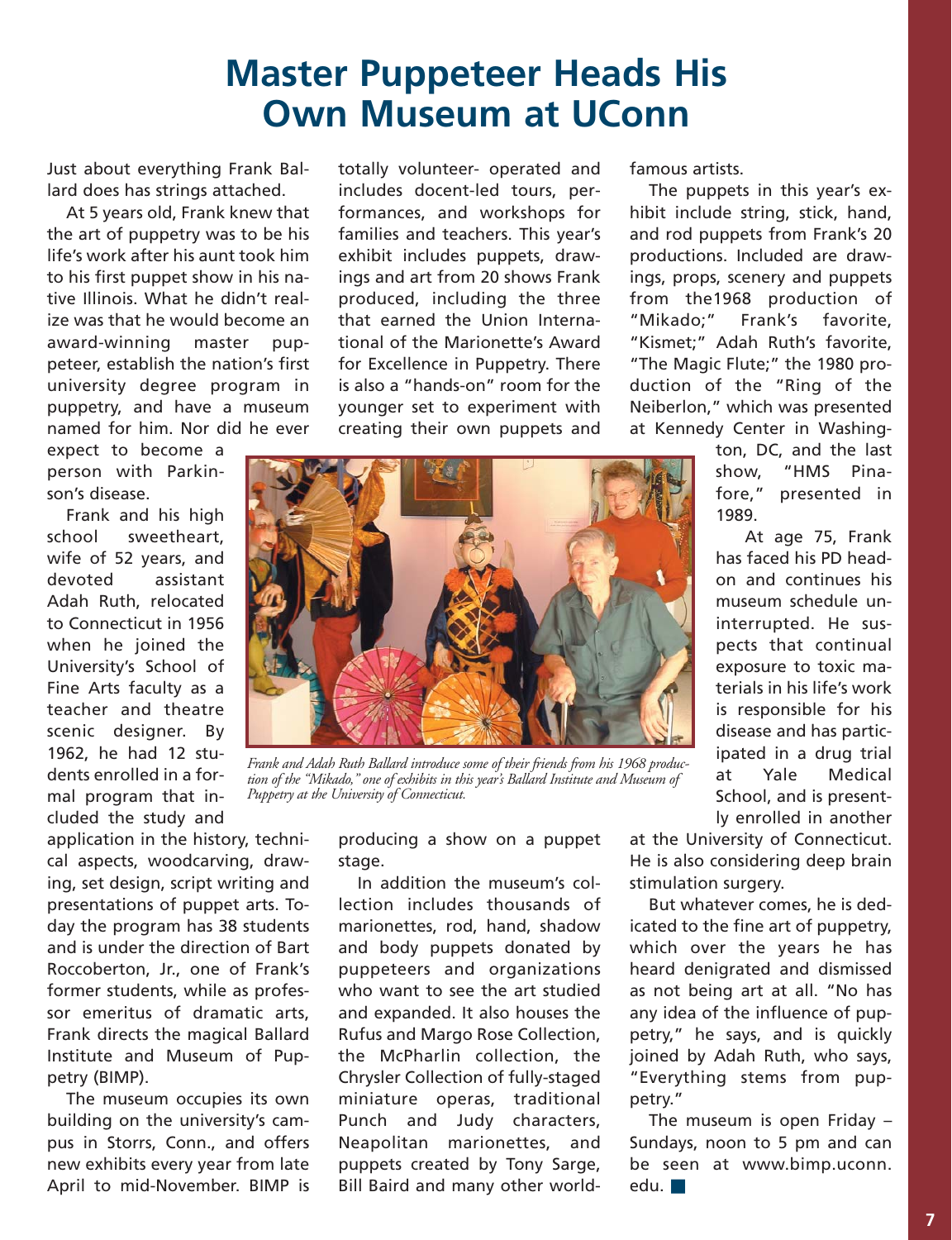### **YOUR'E NEVER TOO OLD... OR TOO YOUNG DEPARTMENT**

The past belongs to the old, and the future to the young, and how hopeful the future looks when you learn about the activities of youngsters whose lives have been affected by Parkinson's disease.

Hot Springs, Ark. I&R coordinator Lydia Stevens, has been receiving checks from Anne and Elizabeth Moses, granddaughters of one of her support group participants. The girls, ages 10 and 12, raised \$250 selling coffee mugs at a recent fund-raiser.

And in Mancos, Colo., 9 year-old Bernadette Bianchi put her feelings in words for her gravely ill grandmother, Margaret, who passed away in March. Mrs. Bianchi, who was 63 when she died, so loved the poem that she asked Bernadette to send it to as many people as she could so they would know more about the terrible disease. Following is Bernadette's poem, "My Grandma:"

*My Grandma used to walk My Grandma used to talk Now she lays in bed all day, Because Parkinson's stole her voice away. Now I read her books. I bring her drinks. I love my grandma, But Parkinson's stinks.* 

Bernadette is having a garage sale soon as a PD fund-raiser.

#### **Mississippi Joins I&R Network Four New Coordinators Named**

APDA welcomed Vicksburg, Miss., to the Information & Referral (I&R) network recently with the opening of a Center at the River Region Medical Center under the direction of **Lee Voulters, MD. Brenda Allred, RN,** is the coordinator.

The Center is the first formal resource for movement disorders in the state. Dr. Voulters, a board certified neurologist and the only movement disorder specialist in the state, is a clinical assistant professor of neurology at the University of Mississippi Medical Center, and medical director of River Region's acute rehabilitation unit. Brenda brings more than six years, experience in healthcare management. She is an alumna of Hinds Community College, Raymond, Miss.

**Lisa Brovold,** senior administrative assistant at Creighton University Medical Center's cancer center, has been appointed coordinator of the Omaha, Neb. I&R Center. Lisa has been affiliated with the university for more than a dozen years in numerous departments including the departments of medicine, surgery, and the cardiac care center. Her range of experience includes management, editorial coordinator, and accreditation compliance. **John Bertoni, MD, PhD,** director of the medical center's movement disorder clinic, is the I&R Center's director.

**Jessica R. Hahn** has been named coordinator of the I&R Center at the University of Wisconsin Medical School. Jessica has a bachelor of arts degree from the university and will be applying her organizational and managerial skills to the Center. **Dr. Edwin B. Montgomery, Jr.,** a member of the APDA Scientific Advisory Board and 2004 Roger C. Duvoisin, MD, Fellowship recipient, is the Center's director.

**Susan Curry, RN,** is replacing **Karen Rodkey, RN,** as coordinator at the Philadelphia (PA) I&R Center at Crozer-Keystone Health System. Karen served in the position for four years. **Dr. Norman Leopold,** director of the hospital's movement disorder program, is the Center's director.

**Sylinda Lee** is bringing a long list of achievements to the coordinator's position in Salt Lake City. In addition to her bachelor of science degree in community health education from Utah State University, Sylinda has experience as a reporter, was in program development, health education counseling and public speaking. **Dr. John Steffens** directs the Center at the University of Utah Health Science Center. ■

#### **Three Events in One Week Keeps New Jersey Coordinator Busy**

New Jersey I&R coordinator Elizabeth Schaaf may have set a record for number of events presented in one week. She began with the 18th Annual People with Parkinson's Disease and Family Conference in Somerset, on April 9, an all-day conference. Three days later, she coordinated a "Meet the Artist Gallery Show," reception and luncheon at the hospital. The afternoon event showcased the artists who contributed to the Center's very successful calendar featuring the multimedia talents of persons with PD.

And to round out the week, Elizabeth and Chapter president Bill Lear organized a bus to transport people from around the area who wished to participate in the April 16th Parkinson's Unity Walk in New York City's Central Park.

Elizabeth is also facilitating a teleconference support group, which the Center is providing with DOROT/ Caregivers Connections, a not-forprofit organization offering caregiver support via weekly, one-hour conference telephone calls. ■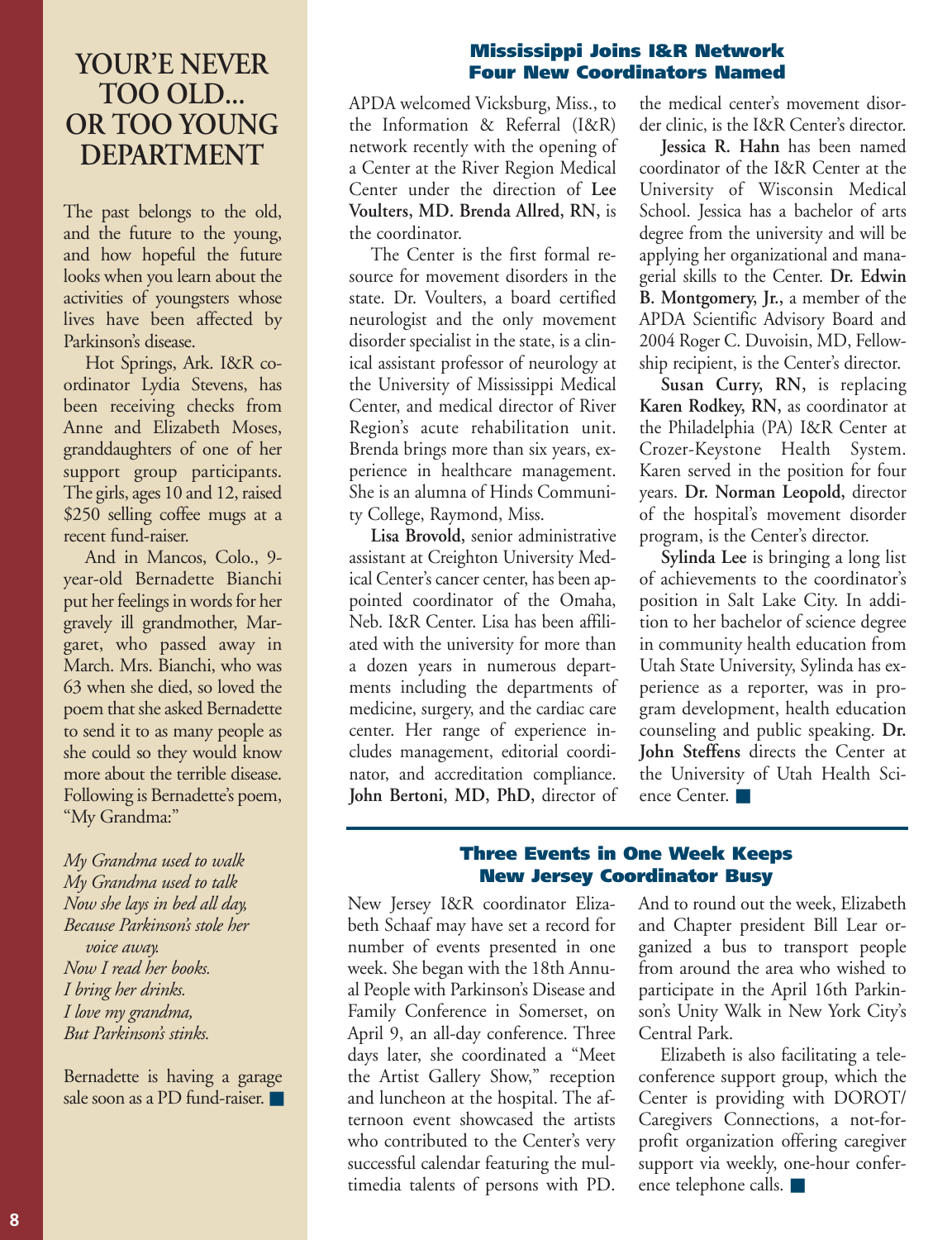## **Be Aware of Fluid Loss**

*By Nancy Watts, R.N.*

ummer will be here soon. Our Summer will be here soon. Our<br>bodies adapt to the heat by perspiring, and a two percent total loss of body fluids will result in noticeable symptoms, with the intensity of activity increasing the rate of loss.

During this time, it is common for Parkinsonians to complain of dizziness, lightheadness, and sometimes even fainting when changing body positions.

This is especially true for those who do not drink a significant amount of fluids during hot months.

Parkinson's disease can affect the autonomic nervous system, which regulates blood pressure, and this can add to the problem.

This condition, called postural hypotension (drop in blood pressure upon standing), may not be recognized by a routine blood-pressure test in a sitting position.

Many times the condition is exaggerated by anti-Parkinson medication, i.e. Sinemet®, Permax®, Stalevo®, Requip®, Mirapex® and Eldepryl®. Seroquel® and Clozaril®, used to treat hallucinations often caused by dopaminergic medications, can also decrease blood pressure.

The term "dizziness" frequently is used loosely. For example, some Parkinsonians complain of "dizziness" when walking. This may be related to an unstable gait rather than to low blood pressure. Feeling dizzy, light-headed or woozy when getting up or changing positions may help differentiate this symptom.

One of the dangers of experiencing postural hypotension is difficulty in balance with subsequent falling and/or fainting. Precautions, therefore, need to be taken to minimize the effects of hypotension, especially during hot summer months.

If you are experiencing dizziness or light-headedness when changing positions, inform your physician. The following recommendations may be helpful: Check for postural hypotension by taking your blood pressure in a sitting, and then in a standing position. Add salt to your foods to maintain blood volume. Pickles, pretzels and V8 juice are some items high in sodium. Change positions slowly. Dangle your feet or sit at the edge of your bed for a few minutes prior to rising. Drink plenty of fluids throughout the day, aiming for a pint

(16 ounces) per waking hour. Remember that ice-tea, caffeine, and caffeine sodas serve mainly as a diuretic. Wear elastic support stockings. If the blood pressure drop is severe, you may need thigh-high stockings, which should be put on in the morning. Keep the head of the bed elevated at a 30-degree angle by using extra pillows or adding blocks under the legs of the head of the bed. Some-times an electric bed may be needed.

Many times patients may need a blood-pressure or

fluid-pill adjustment from what they have been on for many years. The physician may also need to add medications to aid in maintaining blood pressure, such as Proamatine® or Florinef®. An adjustment to the anti-Parkinson medications may also be required.

To all of you avid gardeners, golfers, and tennis players, enjoy the summer, but do not stay in the heat too long without plenty of fluids! Be sure to rest often, wear sunscreen, and keep water bottles on hand at all times. ■

*Article originally published in the Spring 2004 Issue of Parkinson's & Us, Atlanta, GA.*

### **TREMOR AND PD**

as a speaking engagement. If these are ineffective or produce too many side effects, the doctor may try other drugs. Alcohol also reduces the tremor, and some find a glass of wine before dinner makes eating easier; however, this approach naturally has its limitations. *continued from page 2*

Botulinum toxin (Botox)® injections are sometimes used for head and arm tremors. There is also a surgical procedure called deep brain stimulation that helps in reducing, or even eliminating essential tremor.

Whether you have essential tremor or Parkinson's disease, the future looks hopeful. Research in both areas is promising and effective, and treatment is available for both conditions. ■

### **NATIONAL INSTITUTES OF HEALTH RESEARCH ON PARKINSON'S DISEASE**

**Genetic Studies:** If you have Parkinson's and know of two or more members of your family with it, National Institutes of Health (NIH) scientists are looking for genes that may lead to Parkinson's disease. If you are interested in participating or have any questions, please call Aideen McInerney-Leo at the toll-free number: 1- 888-226-6249, or 301-402-0160

**Multicenter Clinical Trial:** The National Institute of Neurological Disorders and Stroke (NINDS) offers a section of its Web site devoted to patient recruitment for the Neuroprotection Exploratory Trials in Parkinson's disease (NET-PD) clinical research studies. The NET-PD page will be featured under the Highlights section on the NINDS home page at www. ninds.nih.gov. The direct link is http://parkinsontrial.org. ■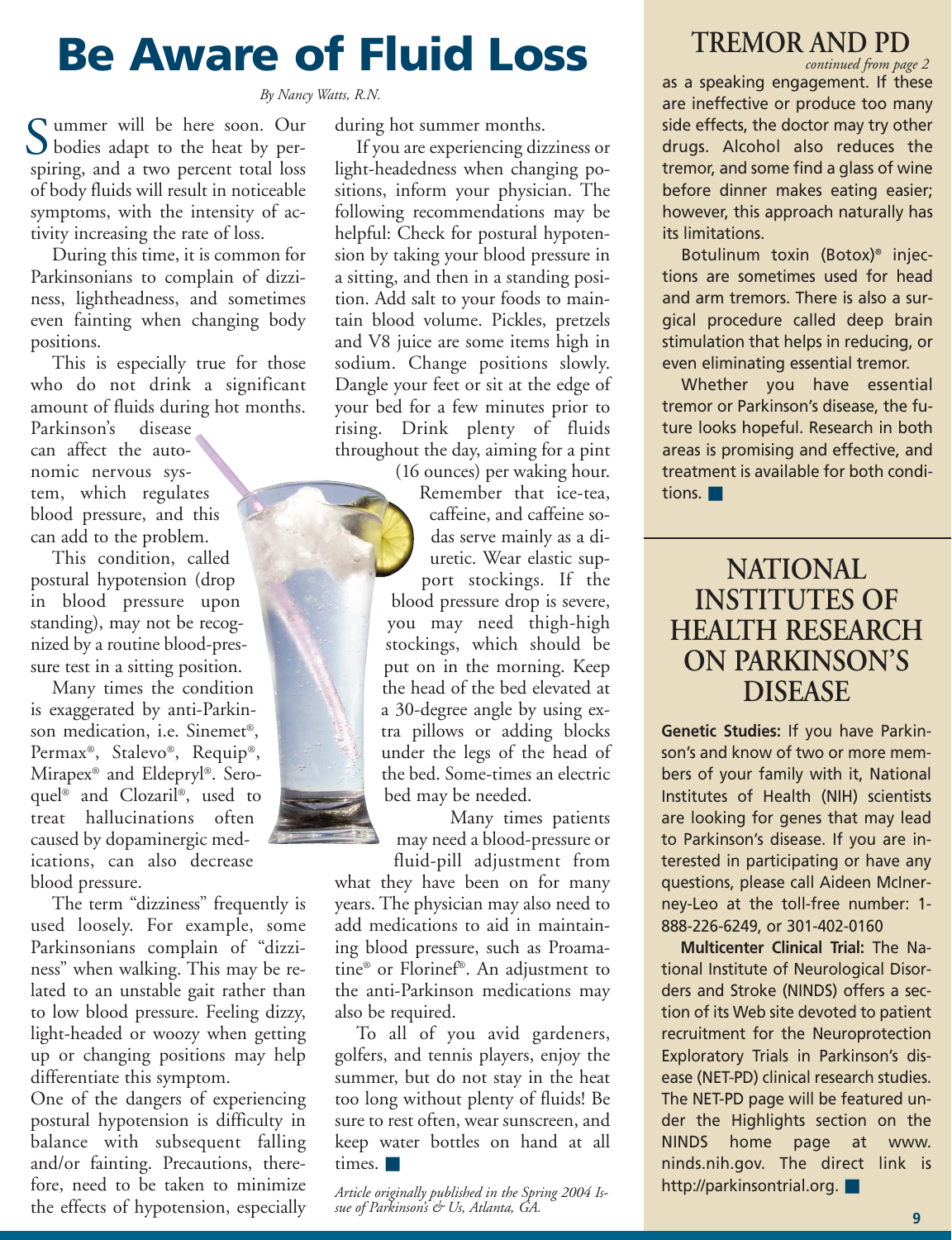### **ELECTRICAL STIMULATION AVAILABLE FOR SWALLOWING DISORDERS**

*By Steve Glance, MD, CCC*

An estimated 15 million adults in the United States have difficulty swallowing. It is a frequent symptom in Parkinson's disease, stroke, traumatic brain injury, cerebral palsy and other degenerative and muscular conditions.

Severe dysphagia can lead to aspiration pneumonia, dehydration and malnutrition.

Its severity ranges from mild-discomfort swallowing to a complete inability to swallow. The symptoms include:

- Coughing when swallowing or after swallowing
- Choking on food or liquid
- Feeling as if food is getting stuck in the throat
- Pain during swallowing
- Sensation of having a lump in the throat
- Onset of pneumonia of unknown origin.

Until recently, swallowing problems were often managed medically. A new FDA-approved treatment for swallowing disorders uses a small current, passing through external electrodes on the neck. This therapy must be done by a certified medical professional. ■

*Adapted from the 2004 Fall Issue "Glory B" APDA I&R Newsletter," Fountain Valley, I&R Center.*

### **MATCHING GIFTS**

Many companies and corporations will match your tax-deducible gift and double or triple the amount contributed to continue the APDA mission To Ease the Burden — To Find the Cure. Gifts can be in memory of a loved one or friend or to celebrate a special occasion. A card is sent to the designated person telling him or her of your generosity and thoughtfulness. ■

## **Scientific Advisory Board Adds Three Members**

PDA's Scientific Advisory Board (SAB) added three members at **A** PDA's Scientific Advisory Board<br>its May annual meeting in New Jersey.

SAB chairman G. Frederick Wooten, MD, professor and chairman of the University of Virginia Health Sciences Center's department of neurology, noted that the board composition is designed to represent expertise in all areas of PD research, providing a knowledgeable panel to evaluate research awards.

"Our new members bring a wealth of academic, clinical and scientific expertise in areas where new research is growing," Dr. Wooten said.

Laura Marsh, MD, is associate professor of neurology at Johns Hopkins University School of Medicine, Baltimore, and attending psychiatrist in its geriatric psychiatry program.

Un Jung Kang, MD, is the University of Chicago Medical Center's associate chair of neurology and associate professor in the departments of neurology and neurobiology, pharmacology and physiology.

Evan Yale Snyder, MD, PhD, is the Burnham Institute's stem cell and regeneration program director in La Jolla, Calif.

The SAB reviews Centers for Advanced Research activity annually and evaluates and recommends individual and fellowship awards to the APDA board of directors. This year more than \$2.5 million will be awarded to research. ■



*Dr. Kang Dr. Snyder Dr. Marsh*

## **NIH Clinical Study**

NIH is currently recruiting Parkinson's disease patients who experience abnormal movements caused by Levodopa. The compound, ACP – 103, that is being studied can change the spread of certain brain signals. A total of 46 healthy males and eight subjects with Parkinson's has received the drug. The study is eight weeks long, one overnight each week. Transportation can be arranged.

For more information contact Caroline Jackins, RNC, phone: (301) 451-2069 or (800) 362-3479 or (301) 496-4604, e-mail: JackinsC@ NINDS.NIH.GOV. ■

**10**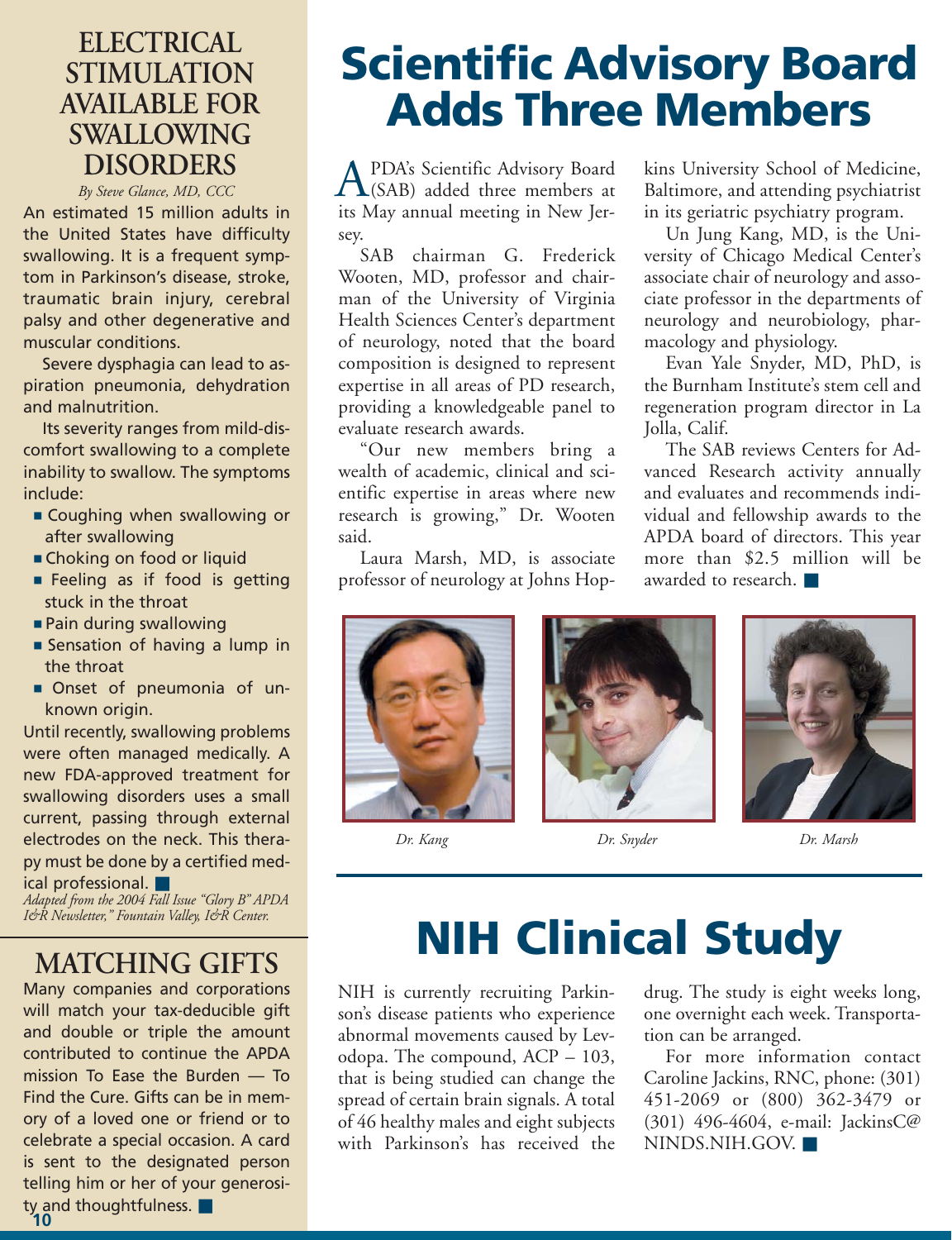## **A Five Year Study of Deep Brain Stimulation**

eep brain stimulation (DBS) is Deep brain stimulation (DBS) is<br>one of the most significant advances in the treatment of Parkinson's disease (PD).

Scientists who pioneered the technique have published findings of a five-year study in the Nov. 13, 2003 issue of the New England Journal of Medicine. In the study, Dr. Paul Krack and associates at the University of Grenoble followed 49 patients with a median age of 55 who had bilateral stimulation of the subthalamic nucleus performed between 1993- 1997.

The study found that at five years from implantation, tremors had improved by 75 percent, rigidity by 71 percent, and akinesia by 49 percent when patients were in the "off-medication" state, meaning they were not taking levodopa, the standard drug treatment for Parkinson's disease. Postural stability and gait improved, and the percentage of those experiencing painful dystonia while off medication was reduced from 71 percent before surgery to 33 percent at five years after surgery.

When patients were assessed in the "on-medication" state, the duration and severity of dyskinesias decreased at one year after surgery and remained stable at five years.

Because stimulation settings were stable after the first year and throughout the study, these findings indicate that patients do not develop a tolerance to stimulation, and that the positive response can be sustained for five years.

According to Dr. Krack, this means that after five years, the stimulation is still effective and the parameters are stable over time.

Dr. Lang, a professor of neurology at the University of Toronto who wrote an accompanying editorial to

the study, concurs with Dr. Krack that the study shows that DBS results in long-term benefits of greater than five years to all of the features of Parkinson's disease that respond well initially to this therapy. Its major advantage is the pronounced improvement seen in motor complications experienced with long-term levodopa therapy off periods is reduced and levodopa-induced dyskinesias is improved. Tolerance does not occur with deep brain stimulation in that the amount of current required did



not gradually increase over time.

Despite these findings, Parkinson's disease continues to progress in those who have undergone DBS in much the same way as it does in those who have not had the procedure.

Speech improved during the first year and then worsened for those patients in the off-medication state. In the on-medication state, motor function did not improve after stimulation and scores for akinesia, speech, postural stability and freezing of gait worsened between years one and five.

According to the report, "The deterioration when patients were on medication in symptoms including speech, postural stability and freezing of gait, is characteristic of the natural history of PD. The effect of levodopa on akinesia, rigidity and tremor tends to remain stable over time, whereas

gait, postural stability and dysarthria worsen and become less responsive to levodopa.

Five patients experienced cognitive decline, with three patients developing dementia. In the remaining patients the dementia score remained stable. Permanent apathy occurred in five patients after the third postoperative year. One person committed suicide. Researchers speculate that the cases of progressive cognitive deterioration and permanent apathy probably reflect the natural progression of the disease.

The subthalamic nucleus stimulation is not a cure and progression of the disease cannot be stopped, according to Dr. Krack, in patients who do and do not receive DBS alike. New signs can appear, such as speech or gait problems that can be resistant to both medications or stimulation.

The study's authors make the following recommendation for those considering the therapy: "DBS seems most useful for relatively young patients who have motor complications from levodopa and who are independent in activities of daily living in their best on-medication state. Those who already have disabling motor signs that are resistant to levodopa, or who have cognitive deterioration, are not good candidates for DBS."

The treatment also is recommended for older patients who are in good health and whose Parkinson's symptoms respond to levodopa.

Those considering surgery need to have realistic expectations of the outcome, and even after brain surgery they will have to live with a chronic neurodegenerative disease with levodopa therapy as a crucial component of treatment.

For more information please call 1-800-328-0810 (Medtronic). ■